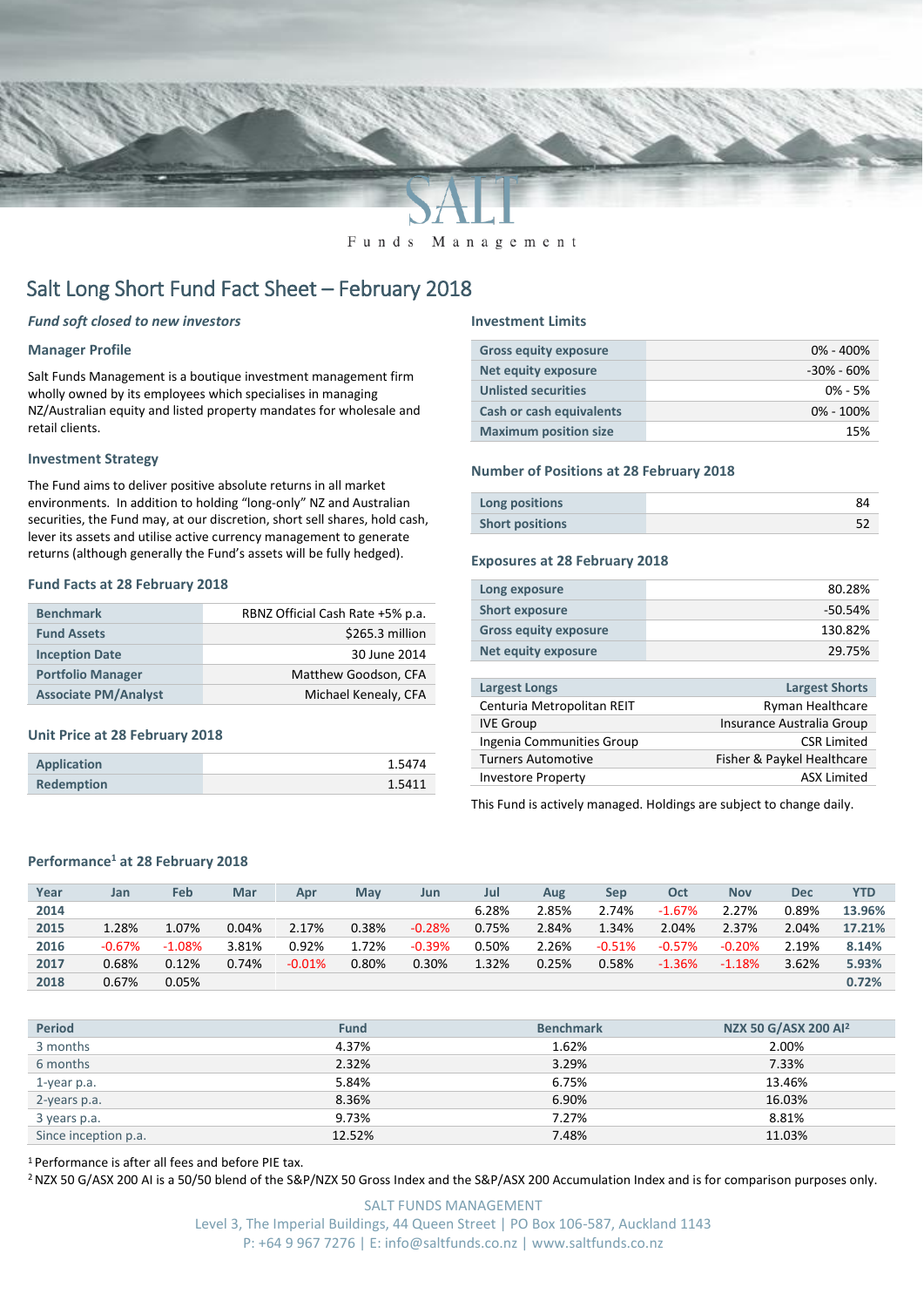

# Salt Long Short Fund Fact Sheet February 2018 Page 2 of 5

# **Country Allocation at 28 February 2018 (Gross Equity Exposure) February 2018 Individual Stock Contribution**



# **Fund Commentary**

# Dear Fellow Investor,

The Fund experienced a moderate month in February, delivering a return of +0.05% after all fees and expenses. This seemingly somnolent month at an overall level for the Fund belies a bevy of significant winners and losers below the surface as share prices moved violently in the wake of result season reactions and overreactions. Diversification works.

Since inception on 30 June 2014, the Fund has now returned +54.11% after all fees and expenses. Thirty-three of those fortyfour months have had positive returns, we are yet to have a negative quarter and our correlation to suddenly volatile equity markets remains statistically zero. This matters in a world where every asset class is expensive and is now showing signs of ceasing to move in a straight line upwards.

The Fund's fractionally positive performance compares to the +0.36% turned in by the S&P/ASX 200 Accumulation Index, while the S&P/NZX 50 Gross Index had its first negative month since December 2016, declining by -0.81%. Interestingly, without the rocket-ship that is a2 Milk, the NZ market would have fallen by a sharp 4.2% in the month. Under the hood, the NZ market has been very weak as the valuation extremes that we have long pointed to have suddenly started to matter. The US S&P 500 Index fell by 3.9% and gyrated in a staggering 10.7% range.

The highlight of the month was the US "flash crash" on 5 Feb, when their market fell by 4.1% and the follow-up on 8 Feb which saw a decline of 3.8%. The 5 Feb move in equities was seemingly caused by the biggest one day jump in the VIX volatility measure ever. The 20.01 point rise was a 116% increase, with the next biggest move ever being a mere 64% - that history encompasses events such as the Asia Crisis, the Nasdaq Crash and the GFC meltdown and shows just how out-of-control the machines and the associated hot-money quant strategies are. It beggars belief that volatility would move almost twice as much on a modestly



higher wage inflation catalyst on Feb 5 as compared to those huge potential Armageddon situations in the past.

Liquidation and forced outflows enveloped all of the volatility shorting, CTA momentum chasing, faux-sophisticated risk parity fund pumping investors that we have raged about periodically in this letter from time to time over the last several years. CFTC volatility futures net positioning data showed a reversal from a near record net short early in the month to a near record net long in the space of just one week, with this requiring sizeable forced selling of equities. Investors in these products all picked up pennies from in front of the steam-roller for years but then they became stuck in the tar-seal. With 40% of the US market being owned by ETF's, fundamental investors were very weak on the other side of the trade.

Flows data suggested that fundamental investors were also whipsawed over the period. A classic example was the change in view from the widely followed Ray Dalio of Bridgewater, who in late January was telling a Davos audience that, *"we are in this Goldilocks period right now. Inflation isn't a problem. Growth is good, everything is pretty good with a big jolt of stimulation coming from changes in tax laws. If you're holding cash, you're going to feel pretty stupid."* Since then, Bridgewater has publicly and aggressively built a huge short position in Europe and Dalio stated in an FT interview that, *"There had been a lot of complacency built up in markets over a long time, so we don't think this shakeout will be over in a matter of days. We'll probably have a much bigger shakeout coming."* Whiplash anyone?

Higher than expected US wage inflation and CPI inflation outcomes were the apparent trigger for the sell-off but bond yields were largely unchanged over the worst days of the sell-off and utility equities outperformed. Perhaps the flight to safety impulse dominated. Our sense is that the "flash crash" nature of the moves reflected extremely extended positioning, phantom machine liquidity disappearing and poorly designed structured products. Moreover, even after another couple of weak days in early March, the US market is merely back to where it was in December.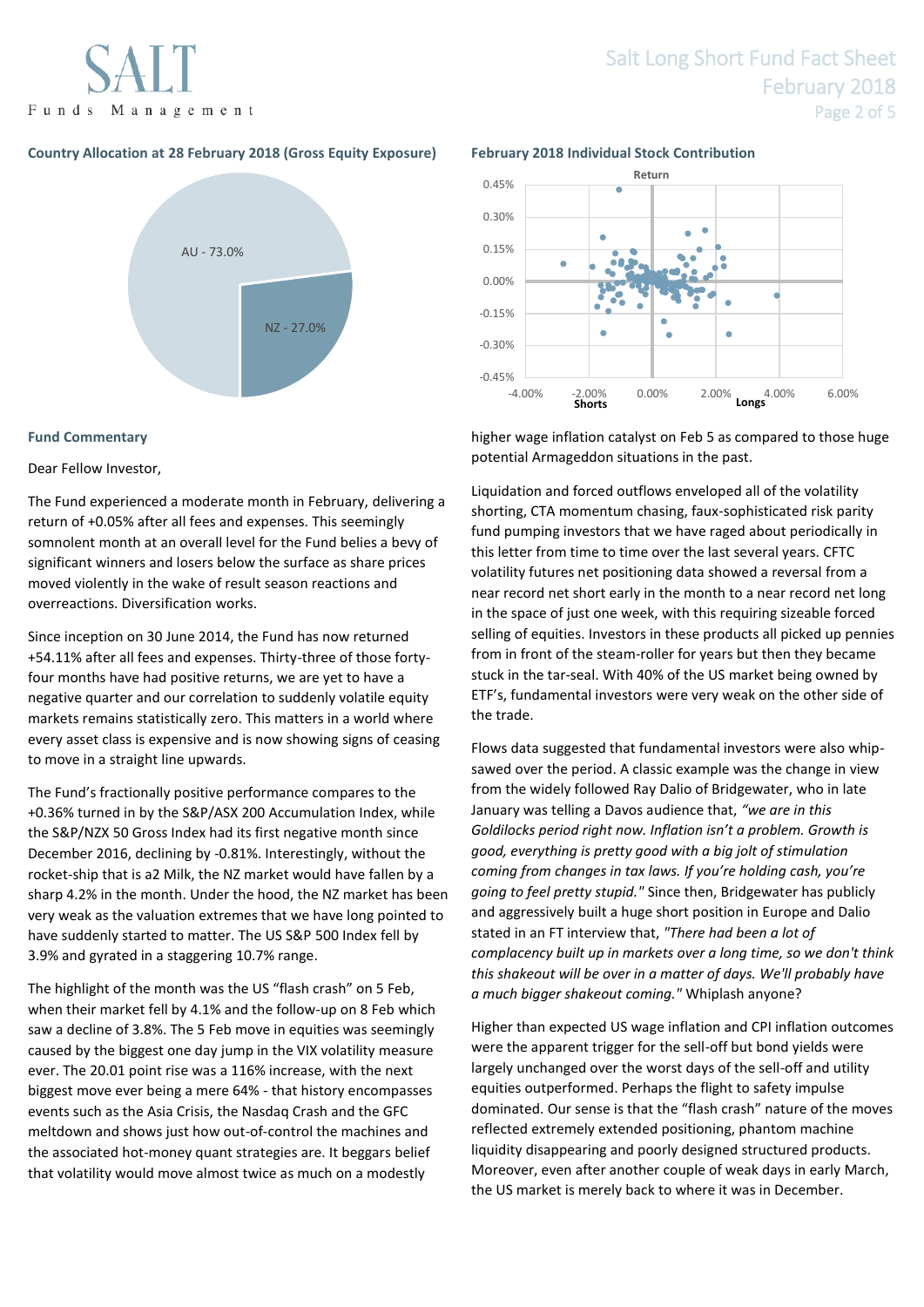

In our view, the real significance of the February sell-off was that it definitively marked an end to the era of Goldilocks, where economic and earnings growth occurred year after year at a solid pace without awakening the big bad inflationary bear. Two numbers released in the month changed this. Annual wage inflation for the year to January came in at +2.9% and US core CPI inflation came in at +0.35% for February versus expectations of 0.2% and it was quite broad-based in its composition.

The US economy is finally showing signs of being near full capacity and this will only be exacerbated by aggressive tax cuts at the top of the cycle and an inflationary US move back towards trade protectionism. Capital Economics estimates that the US fiscal deficit will rise from 3.4% of GDP to 5.0% by year's end. Imagine what it will look like when the US economy eventually slows.

Our sense is that investors are becoming very nervous as years of tight fiscal and loose monetary policy are being tipped on their head and a combination of future and current inflationary pressures are coming to the fore. The goldilocks paradigm is being replaced by one where many companies are delivering earnings growth, but this is being accompanied with higher discount rates/bond yields. Looking forward toward the end of 2018, the period of earnings growth may actually be quite brief as the earnings high from tax cuts fades and continued steady tightening of monetary policy begins to bite.

We are now in a more difficult environment where rather than low bond yields lifting all boats, performance will be far more mixed. At Salt, we will deal with this as we always do by seeking to buy companies that are cheap and short sell companies that are expensive, with potential catalysts preferably being identifiable. Right now, what we are finding in the market is that valuation means very little and that making short term earnings expectations means everything. This is leading to some episodes that are very painful in the short term but full of opportunity beyond that as profit hiccups or beats get priced as though they will last forever.

The earnings season in Australia/NZ carried this lesson to an almost absurd extreme. The valuation anchor had very little meaning and instead companies that deviated from expectations were either sent to the moon or on a one-way road to perdition. A classic example of the former was a tiny short we had left in Breville Group (BRG) – the coffee machine and pop-up toaster maker on a forward PE of 27x. Their result was a marginal beat and the share price promptly ran from \$12.25 to \$13.90, with a little extra juice coming from an analyst upgrade due to their "earnings momentum". We promptly shorted a lot more in the high \$13 region and have just finished covering as this is being written back in the \$12.40 region. The wall of momentum money made us feel really bad for all of two days.

One classic sign of a market top is a lift in aggressive accounting behaviour and associated issues. Just think back to the GFC with the likes of MFS, South Canterbury, City Pacific et al; to the Nasdaq boom with all the various vapourware companies; and to the array of "colourful" companies in NZ in 1987. Well, 2018 is a case of déjà vu all over again. In Australia, Getswift (GSW, -79.3%) had some issues announcing customer sign-ups but forgetting to announce when they didn't buy the product; Big Un (BIG, -39.3%) had disclosure queries around an associated finance company providing the money for a large chunk of their sales; while closer to home, CBL Insurance remains in suspension and may perhaps never return to the bourse after they have reportedly underreserved for their long tail French builders' insurance. The problem with 10-year exposure is that very small assumptions changes can lead to very large changes in profitability. It will also be fascinating to see if the projected profits from writing this insurance were being booked across the full 10-year period.

The largest short in the Fund remains our position in Ryman (RYM, -2.5%) which worked moderately well during the month. The thesis is quite simply that NZ housing is at the tail-end of a once in a generation boom and that RYM's share price is behaving as though this will last forever. Conversely, our view is that as the market slows, RYM will get hit by a double-whammy of slower future unit price growth assumptions and more importantly by a build-up in used and new inventory that they may not have the balance sheet wherewithal to handle. Their model of using a modicum of equity, with a slice of bank debt and a vast amount of occupier finance has delivered wonderful leveraged upside to shareholders through the boom but could become very difficult indeed in a housing downturn. Where will future repayments to deceased residents come from when RYM cannot re-sell the units at acceptable prices?

We are almost certainly too early in our position but when the market starts to sour, we suspect it will sour quickly. As yet there are only glacial signs. The results of Oceania, Metlifecare and Summerset all showed early signs of inventory building although they largely explained this as the timing of developments – this may or may not be the case. Official housing data paints a picture of house price growth being strong in the provinces and Wellington, topping out in Auckland and falling slightly in Christchurch. Sales numbers have fallen sharply and inventory has climbed. Fletcher Building stated for their residential division that, *"the Auckland housing market has seen softer pricing year to date with still some risk to prices for remainder of the year."* Add in a bevy of moves by the new Labour-led Government, (the latest being extending the Bright-Line test for investor status from 2 years to 5 years), and this is what a top feels like. Just wait until the foreign buyer ban is enacted, AML/AFT legislation is applied to lawyers and realtors and supply keeps gradually rising.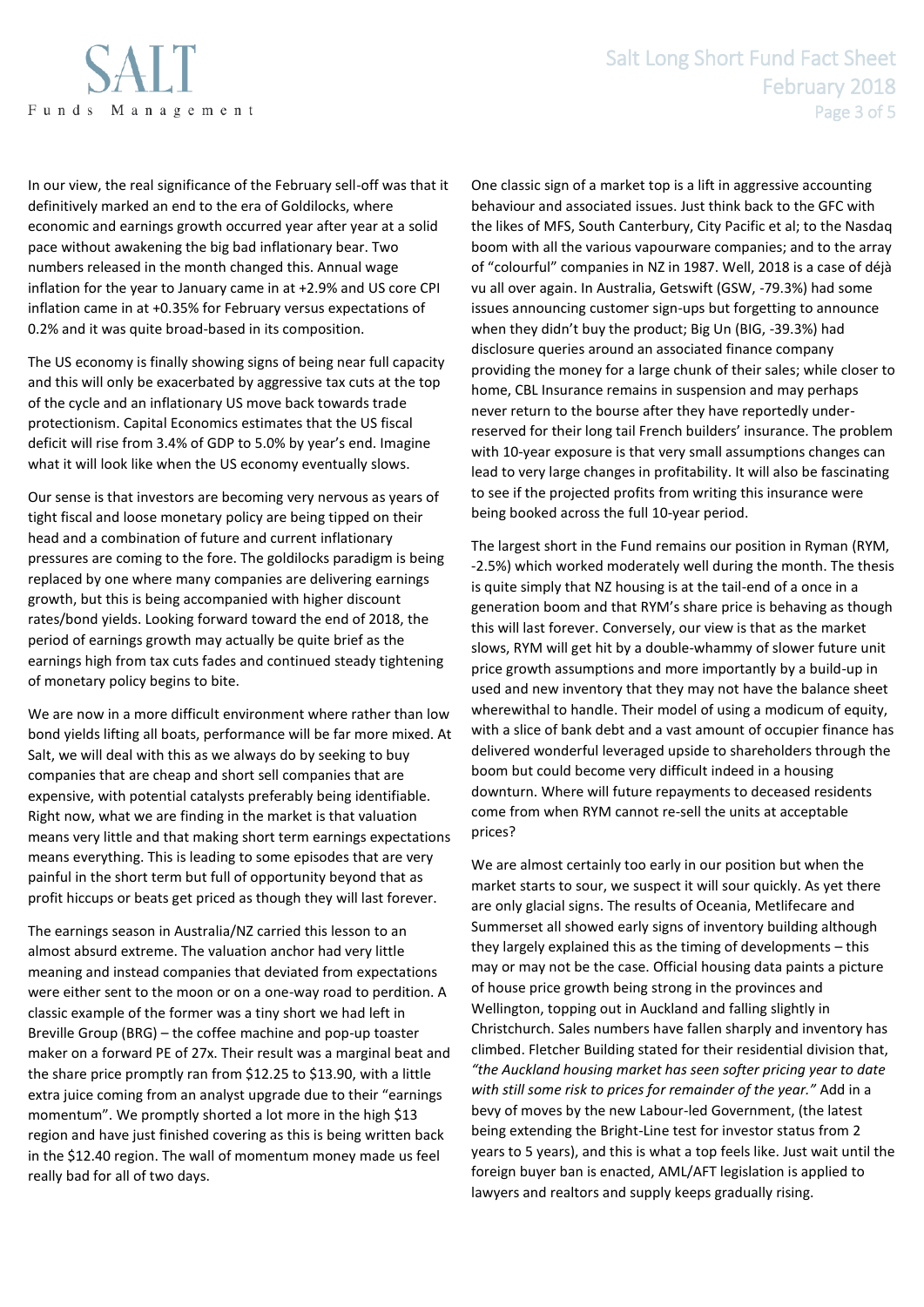

We have balanced this strongly held short view with a large long in the Australian listed Ingenia Communities (INA, +2.2%). Their model is to develop a village and make a one-off development profit when a low value pre-fab house is sold outright to an incoming resident. More importantly, they charge a CPI-indexed land rental, with this generally being paid out of a resident's means-tested pension and accommodation supplement. It is a model aimed at working class residents and allows them to free up what is typically their only source of capital, their home. With first home buyer's grants frequently occurring at the first whiff of market weakness in Australia, it strikes us as a model that isn't dependent on an everlasting housing boom. Current cap rates on the land are circa 8%, which seem ridiculously high to us when you have a CPI-indexed land rental stream for many decades into the future.

Returning to the performance of the Fund in February, our meagre return of 0.05% reflected a poor "winners to losers" ratio of exactly 50%. Moreover, our large contributors and detractors saw little skew, with an even mix of genius and ignorance being on full display.

The largest negative by some distance was our mid-sized long in the NZ childcare operator, Evolve Education (EVO, -34.6%). We had actually lowered the holding over the previous couple of months into share price strength but were caught by another earnings warning. Their basic issue is that they have a high degree of fixed costs, (teacher salaries and rents), giving them a high degree of operational leverage to relatively small changes in child occupancy. We had been hopeful that motivated management in the form of CEO and large shareholder, Mark Finlay would be able to turn the ship around, but this has not occurred yet. With government payments having been frozen in recent years, there is perhaps some hope of a lift under the new Government, but this is far from certain. EVO generates strong free cashflows, its balance sheet is adequate and it is now on a Mar2018 PE of just 8.3x much downtrodden earnings. We do wonder if its future may be akin to that of Affinity Education in Australia, which was somewhat troubled when taken over by Anchorage Capital several years ago but has reportedly made great strides since then out of the public glare. A small partial sectoral offset for the Fund was a modest short in G8 Education (GEM, -16.7%).

Our second notable headwind was a repeat offender in our small remaining long in BPS Technology (BPS, -38.6%) which engaged in the mother of all clearing-the-decks exercises under their capable new MD, Iain Dunstan. Former management have departed, new management made sizeable write-offs of carrying values and capitalised business development costs, they cut short term earnings guidance due to delayed cost out, announced a 2/3 rights issue and acquired the digital payments business, Gruden. We

retain a view that with a suitably sized cost base, BPS should be conservatively able to generate \$10m EBITDA within 2 years from its core Bartercard and Entertainment Book businesses, with sizeable digital growth beyond that. The pro forma market cap is circa \$60m and they will now have no net debt on average over the year. If we had only won the narrowly contested shareholder vote last year, these much-needed changes would likely have all occurred at double the current share price. The proxy advisory firms should hang their heads in shame.

The third laggard of note was our large long in Turners (TRA, -9.7%). The decline has been somewhat puzzling as they reported a strong result back in late November and all indications point to continued reasonable trading. We can only view it as an overhang from their poorly managed share issuance last September. The stink bug infestation affecting used car imports should be a small short term positive as it tightens up used car stocks and pricing. At current levels, TRA is on a Mar17 PE of 10.7x and Mar19 of just 10.0x – too low in our view.

The fourth headwind was our valuation-based short in Insurance Australia (IAG, +13.3%). The result was solid and several analysts became excited by a very strong insurance margin, whereas we viewed this as merely being an outcome of a quota share arrangement that they had entered, where rather than paying away a reinsurance premium (and lowering their margin), they effectively paid away a portion of their volume instead. Consensus forecasts have IAG on forward PE ratios of 17.8x and 18.7x over the next two years, making it one of the world's most highly priced insurers.

Our largest winner was a mid-sized short in the growth stock darling, the logistics software company, Wisetech Global (WTC, -31%). This had hurt us previously, so there was a very strong sense of schadenfreude when they released a result showing very little in the way of organic revenue growth (ex numerous small acquisitions that they have been making). Even post their share price plunge, they remain on a forward PE of 74x, with this being after a sizeable and growing dollop of capitalised costs.

The second key positive was our large long in Webjet (WEB, +16.1%). We had previously written about how WEB is cheaper than it looks because of a deal with Thomas Cook to take over management of TC's 3,000 hotel contracts. Until this room inventory transitions over in 2H19, WEB gets hit with the goodwill paid for the acquisition. Hence WEB's forecast PE goes from 19.6x in 2019 to 14.2x in 2020, largely due to this issue. WEB delivered a solid result, and while we took a little profit, we remain attracted to their strong growth at a reasonable valuation.